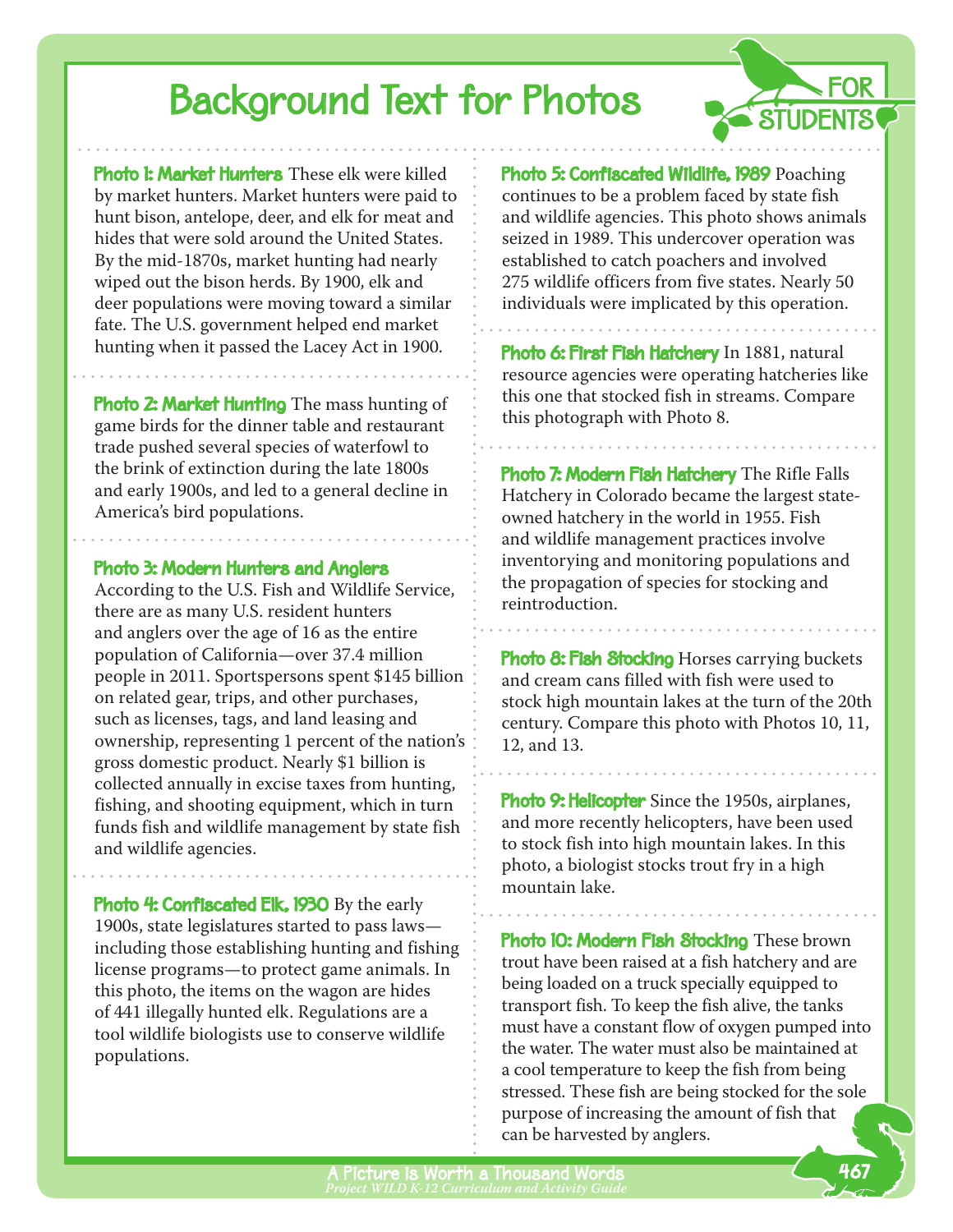

**Photo II: Early Fish-Stocking Truck** This photo shows one of the earliest models of fish-stocking trucks.

FOR

**STUDENT** 

Photo 12: Modern Fish Biologist Today, fish are often raised in hatcheries and then are transported to public waters for the public to be able to harvest. This photo shows eggs being stripped from a brown trout at the Bobby Setzer State Fish Hatchery in North Carolina. This does not harm the trout. The eggs are mixed with milt (sperm) to fertilize the eggs, which eventually develop into trout. The North Carolina Wildlife Resources Commission raises and stocks over 900,000 trout a year.

Photo B: Early Fish Biologists In the 1920s, fish eggs were collected from productive lakes and transported back to the hatchery. These men are preparing the eggs for transport.

Photo 14: Elk Reintroduction and Management

The last time elk roamed North Carolina was in the late 1700s. By 1900, North American elk were close to extinction, causing hunters and conservationists to take action. In 2001, the National Park Service began a reintroduction program to establish an elk herd in a section of the Great Smoky Mountains National Park known as Cataloochee Valley, on the border of North Carolina and Tennessee. As of 2015, there were approximately 150 elk roaming in and around Cataloochee Valley. The North Carolina Wildlife Resources Commission fit elk with radio collars so they can track and study the elk as they settle in to their new surroundings.

**Photo 15: Wildlife Education** Education became an important wildlife management tool in the 1990s. The more people know about the needs of wildlife, the more likely they will be willing to share their communities with wildlife.

## Photos 16 and 17: nationwide Research Efforts

In 2006, a deadly fungus was discovered in a cave in New York. Almost every bat in the cave was dead. Since then, White Nose Syndrome, as the disease came to be called, has spread across the Eastern United States and Canada. Over 6 million bats are estimated to have been killed by this disease that often causes a white fungus to grow on the muzzle, and other parts, of a bat. A nationwide effort, supported by national funding, is underway to try and stop the spread of this disease that has not only severe environmental impacts but economic ones as well.

In the first photo, biologists are surveying bats hibernating in their winter cave. The second photo is a researcher taking a bat out of a mist net. Nets are set up in the summertime to catch bats so they can be identified, weighed, evaluated, and fitted with an identification band before they are released.

**Photo 18: Watching Wildlife** The Watchable Wildlife Program began during the 1980s. Wildlife agencies are making efforts to fund programs that focus more on viewing wildlife (non-consumptive uses such as canoeing, hiking, birdwatching, etc.) than harvesting (consumptive uses such as hunting, fishing, trapping). According to the U.S. Fish and Wildlife Service, 71.8 million U.S. residents observed, fed, and/or photographed birds and other wildlife in 2011. Almost 68.6 million people watched wildlife around their homes, and 22.5 million people took trips of at least 1 mile from home primarily to watch wildlife.

Photo 19: Watching Wolf Movements with Radio Transmitters A 130-pound gray wolf watches biologists in Yellowstone National Park after being captured and fitted with a radio collar in 2013. Biologists use radio transmitters, such as the one attached to this collar, to track the movement of many species of wildlife.